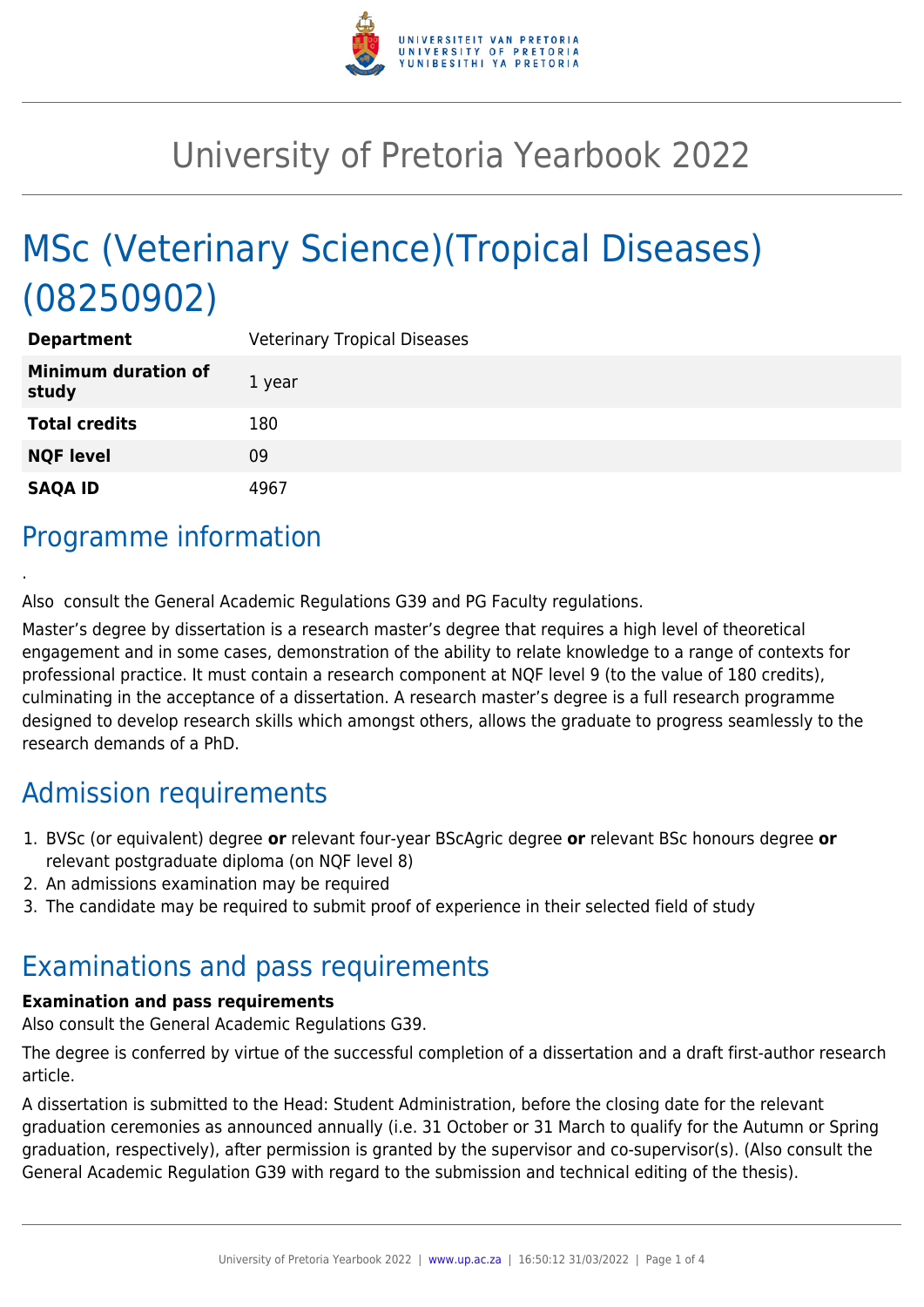

If a dissertation is submitted after the due date specified above, the student takes the risk that the examination of the dissertation may be delayed and the student will not be considered for the graduation concerned. A student will only be allowed to graduate if the student has successfully complied with all the requirements for the particular programme.

The dissertation will be evaluated by two examiners (for the appointment of the examination panel, consult the General Academic Regulations G39.12.1).

The average of the separate marks awarded by the two examiners, constitutes the final mark for the dissertation.

#### **Compliance with degree requirements**

Also consult the General Academic Regulation G40.

- i. A master's degree by dissertation will be conferred on a student only after the successful completion of all requirements of each component of the relevant degree programme, including the submission and successful evaluation of a research-based dissertation, draft publication, and compliance with all the requirements for the particular programme.
- ii. A master's degree is not deemed to be completed if the electronic version of the dissertation has not been submitted to the relevant faculty administration prior to the date of closure of the graduation/finalist list for the forthcoming graduation ceremony.
- iii. No one is entitled to any privileges pertaining to a master's degree before the qualification has been conferred on him or her at a graduation ceremony. In respect of professional registrations, faculties may issue confirmation letters to the relevant professional bodies prior to the graduation ceremonies.

### Research information

Also consult the General Academic Regulation G39.

All students should register for (and pass) the module Research methodology (VRM 813) (non-credit-bearing). If a student has already completed a similar module for a previous degree (within the past five years) and can show sufficient evidence of competence in research skills required at postgraduate level, a student may apply for exemption from this module.

The main objective of master's degree studies is to enable the candidate to undertake research in all its semifractions, under supervision. The basic requirements and Faculty expectations of an MSc are:

- i. The candidate should show the ability to undertake a research project and write up the project.
- ii. The candidate does not need to make an original contribution to science, but still show the ability to do research.
- iii. Explicit hypothesis-testing, i.e. experimental work is not necessarily mandatory.

The research topic is determined in consultation with the supervisor and the relevant head of department, and the research project(s)/ dissertation that follow, must be approved according to Faculty guidelines.

Research undertaken by a master's student is conducted in accordance with the University's Code of ethics for scholarly activities. All research proposals must be submitted for ethics clearance/ approval/exemption to the relevant faculty research and/or research ethics committee. Faculty research ethics committees have the authority to consider and approve or reject research proposals within the guidelines of the general policy.

### Pass with distinction

A master's degree is awarded with distinction if a student meets the following requirements: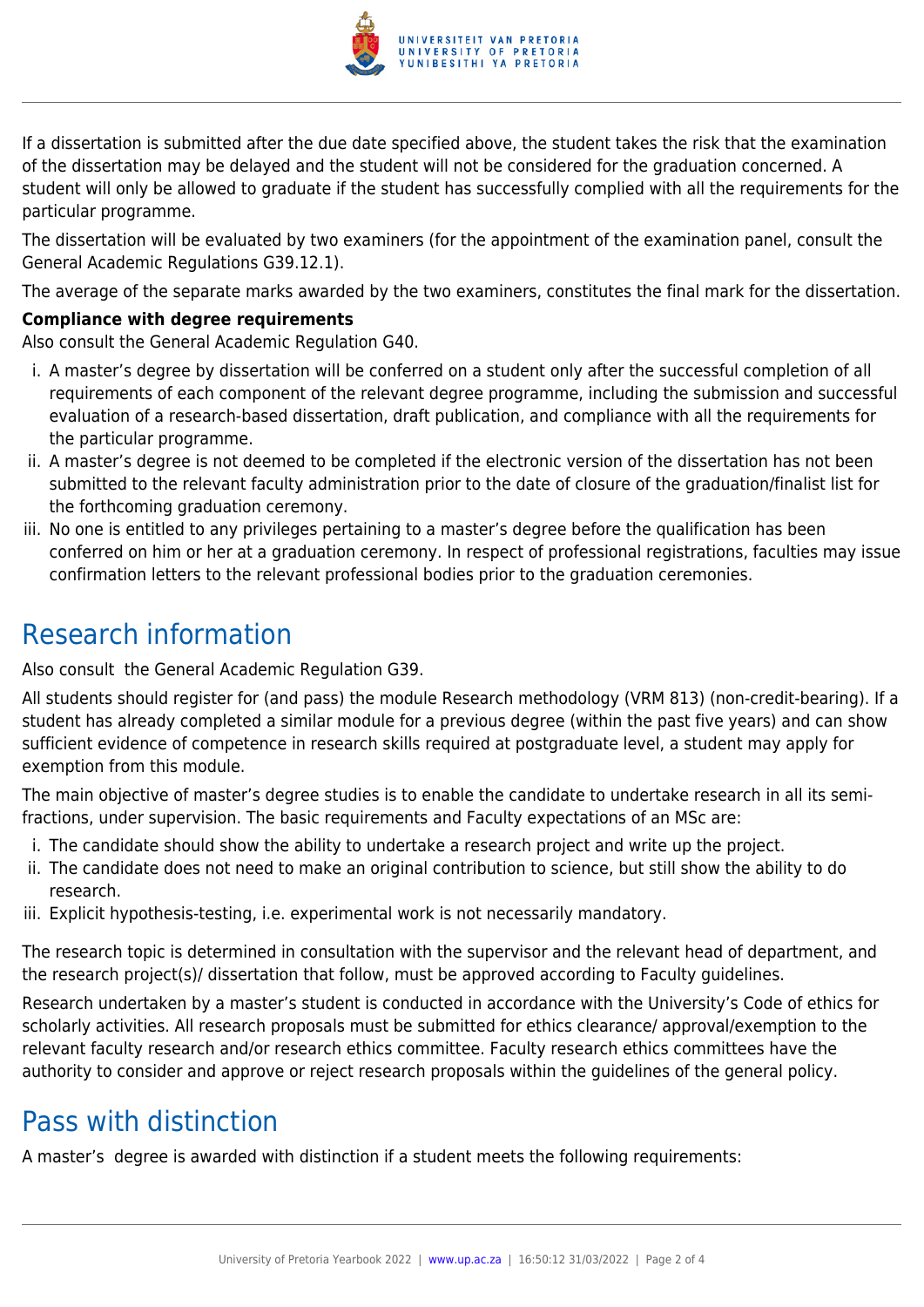

- a. Obtained a mark of 75% or above for the research-based dissertation; and
- b. Completed the qualification within the maximum period allowed for master's study, but not in less than the prescribed minimum period of one academic year. Note: the maximum allowable time is twice the prescribed minimum years of study in relation to postgraduate students who study part-time.